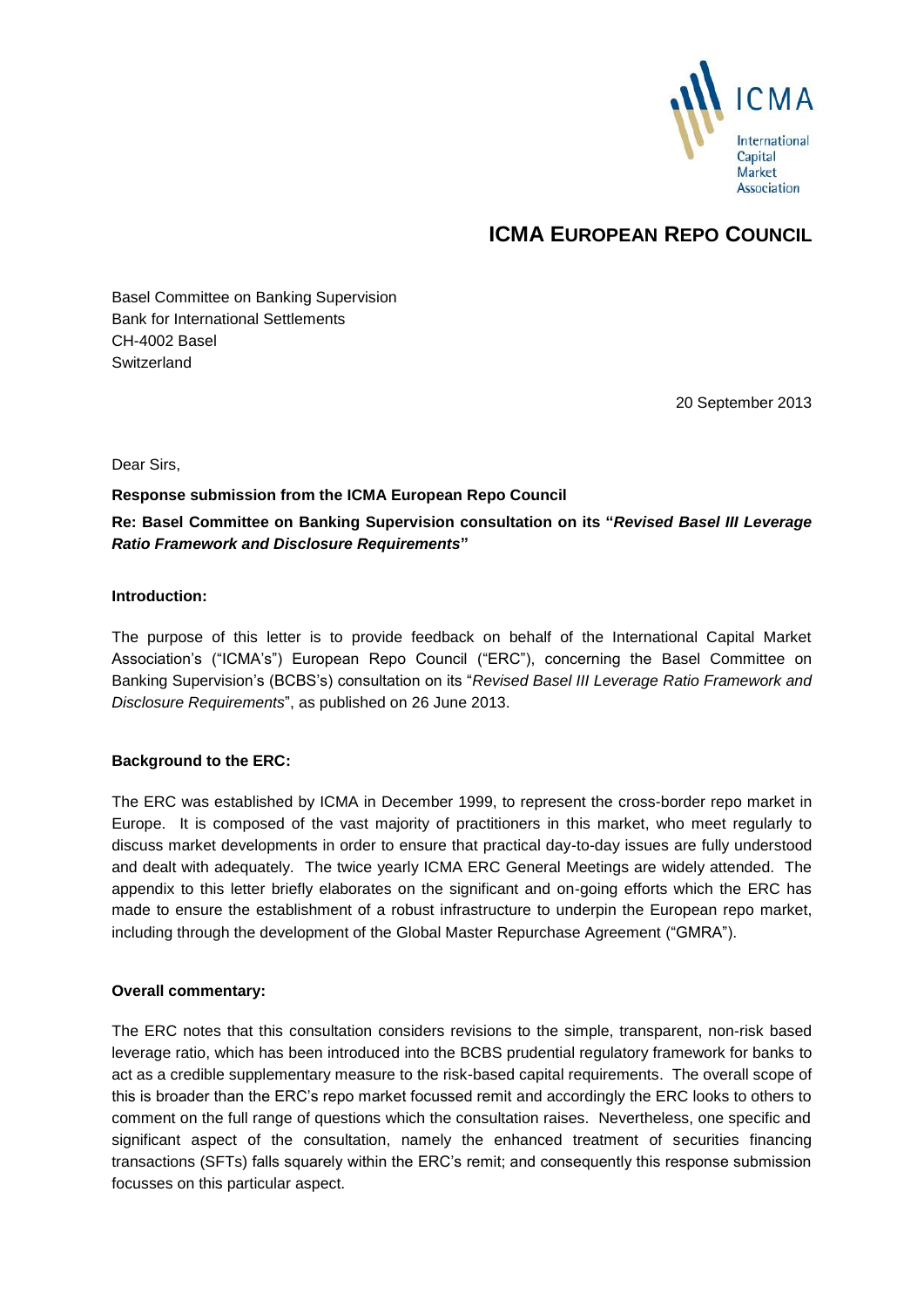The ERC highlights that the repo product plays a very significant role in the international securities market as a whole by providing liquidity, marketability and in offering opportunities for the mitigation of credit and liquidity risks. The results of the latest ICMA European Repo Market Survey set the baseline figure for market size at EUR 6.1 trillion.<sup>1</sup>

In case new regulations should precipitate a significant contraction in this important market, the ERC is concerned that there will be adverse consequences from its reduced capacity to play its various essential roles. Negative consequences in such a case would be a less liquid government bond market; less efficient transmission of monetary policy; more expensive or drastically reduced access, for both financial institutions and firms in the real economy, to the repo tool for the management of cash position; risks to financial stability as the push into collateralising financial transactions under the new regulatory framework will be undermined; and increased systemic operational risk.

In particular, the ERC wishes to highlight its concerns regarding primary dealers in government bonds. Such primary dealers facilitate government bond funding and rely on the repo market to fund their positions. Without a liquid repo market those primary dealerships will become even more uneconomical to maintain and without them government funding costs risk increasing significantly.

The ERC considers that one way in which such negative consequences are likely to be very quickly triggered is to establish a leverage ratio regime on a basis whereby appropriate counterparty netting would be prohibited for repurchase transactions and other securities financing arrangements. Such an approach would increase the capital required to maintain required leverage ratios and significantly discourage repo and securities lending activities. Hence, the ERC firmly believes that there is a need to urgently revisit the detailed language of the enhanced treatment of SFTs, in order, if at all possible at this stage, to adapt this in such a way as to mitigate the concerns which have been raised. Accordingly the ERC respectfully requests that you give this matter your close and timely attention.

The ERC's more detailed observations are included in the following paragraphs.

#### **General concerns:**

The ERC appreciates the overall rationale underlying the proposed introduction of a uniformly calculated leverage ratio. It is understood that this is supplemental to the risk-based capital ratio, providing a backstop to limit the build-up of leverage in ways which the risk-based capital approach fails to adequately capture. The ERC understands that, as a rule, the leverage ratio is not expected to be the binding constraint, with the risk-based capital ratio normally acting to drive required capital levels. This is an important aspect, given the widely recognised concern that the leverage ratio approach serves to incentivise banks to hold higher risk assets.

Nevertheless, for this to prove to be the case details of the design and calibration of the leverage ratio naturally require careful study and attention. Furthermore, the ERC is concerned that unless the proposals are adapted it will prove to be the case that many banks find the leverage ratio to be the binding constraint. A significant factor contributing to this perceived state of affairs is the proposal that SFT exposures should be included in the leverage computation on a gross basis. The nature of banks repo activities gives rise to large amounts of repo assets and liabilities, albeit that the associated risk positions are small. The case for adoption of a net basis of computation for SFTs is elaborated in the specific points below.

<sup>-</sup><sup>1</sup> See the June 2013 ICMA European repo market survey at[: http://www.icmagroup.org/assets/documents/Media/Press](http://www.icmagroup.org/assets/documents/Media/Press-releases-2013/ICMA1305---European-repo-market-recovers-as-banks-return-to-the-market-for-funding.pdf)[releases-2013/ICMA1305---European-repo-market-recovers-as-banks-return-to-the-market-for-funding.pdf.](http://www.icmagroup.org/assets/documents/Media/Press-releases-2013/ICMA1305---European-repo-market-recovers-as-banks-return-to-the-market-for-funding.pdf)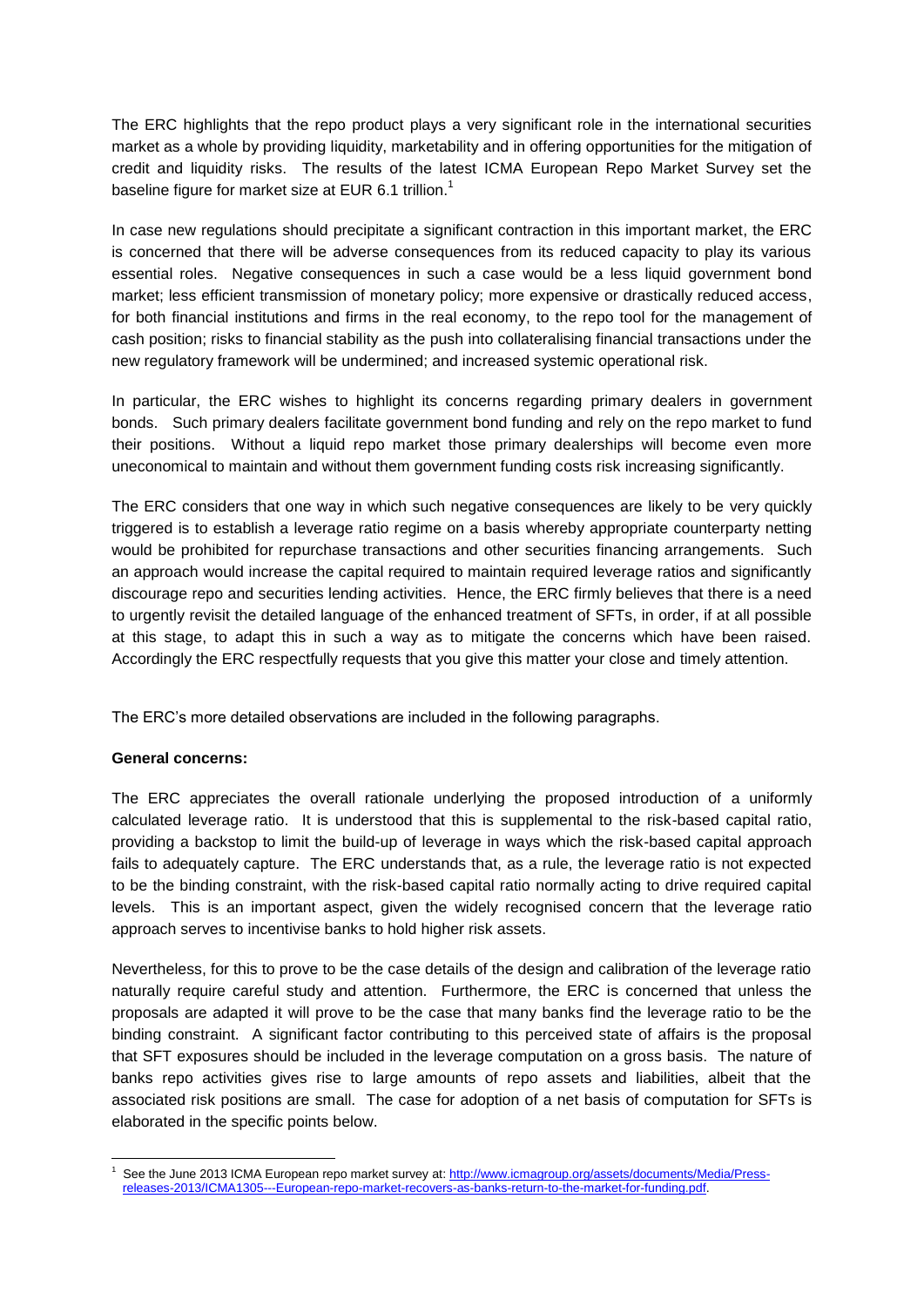The ERC is concerned about an apparent confusion of objectives in the new proposals. No clear rationale appears to be given for the inclusion of counterparty credit risk add-ons in the calculation of SFT exposures. In the ERC's view, these amounts do not expand leverage and hence the only reason for including them would appear to be in order to indirectly tighten the leverage ratio. However, if this is the case, then this should be done by calibration of the overall minimum ratio and not by distorting the methodology. If rather, it is an attempt to engineer some other unspecified outcome, then the ERC is concerned by the subjugation of the leverage ratio, which should be used only to control leverage, to such other undisclosed purpose.

#### **Specific points:**

#### No appropriate counterparty netting

The ERC perceives that no compelling rationale has been advanced as to why this new BCBS proposal does not recognise appropriate counterparty netting of gross positions in the calculation of the leverage ratio. All the consultation documents says is, "This regulatory treatment is prudent and has the additional benefit of avoiding inconsistencies from netting which may arise across different accounting regimes." But of course any restriction on financial activity can be characterised as prudent. The ERC believes it is also essential to question whether the restriction is reasonable; and that there are good grounds for arguing that it is not. The leverage ratio is intended to limit the buildup of leveraged net risk positions that might have to be liquidated in a funding crisis. An intermediary does not itself take material net risk positions. If one counterparty defaults, creating an open position, the intermediary is to a large degree protected in the SFT market, unlike in the unsecured market, by the right of set-off.

The ERC considers that it is also unreasonable to argue, as the consultation paper does, that not recognising netting is necessary to avoid inconsistencies of netting under different accounting regimes. If there is no problem allowing netting in the calculation of counterparty credit risk for SFT exposures under the leverage ratio, why is there a problem for the calculation of the gross exposure? The problem of inconsistency merely requires that there is a clearly defined, specific basis upon which netting will be allowed for the purposes of the computation. This is just another example of developing a consistent regulatory accounting practice, which does not necessarily need to conform to any individual generally accepted accounting practice.

Non-recognition of netting is likely to have a material adverse impact on government financing. Over 80% of the European repo market is against government debt collateral.<sup>2</sup> Any contractionary pressure on repo would inevitably threaten the liquidity of that market; and the nature of the market, where short-term contracts predominate, is such that it would react very rapidly to such a pressure. That such a pressure to contract is likely is indicated by the estimate by J.P. Morgan Cazenove that the new proposal would more than double the contribution of SFTs to the leverage ratio exposure measure, to as much as 26% for some major banks. $3$  If intermediary banks need to contract balance sheets in order to meet the leverage ratio, the un-weighted nature of the ratio will tend to encourage them to reduce inventories of high-volume low-risk/return assets such as government securities.

The decision not to allow repo positions to be appropriately netted off may therefore adversely constrain securities intermediation, in other words, the market-making and dealing that helps efficiently distribute government securities. The strong and clear link between repo and bond trading is easiest to demonstrate in the US Treasury market, as is illustrated in the Annexed charts.

 2 In the June 2013 ICMA European repo market survey, government bonds constituted 80.1% of EU-originated collateral.

<sup>3</sup> Abouhossein K et al, Global Investment Banks: Basel leverage ratio consultation: manageable, but capital at risk for

Deutsche Bank and Barclays, J.P. Morgan Cazenove Global Equity Research (4 July 2013).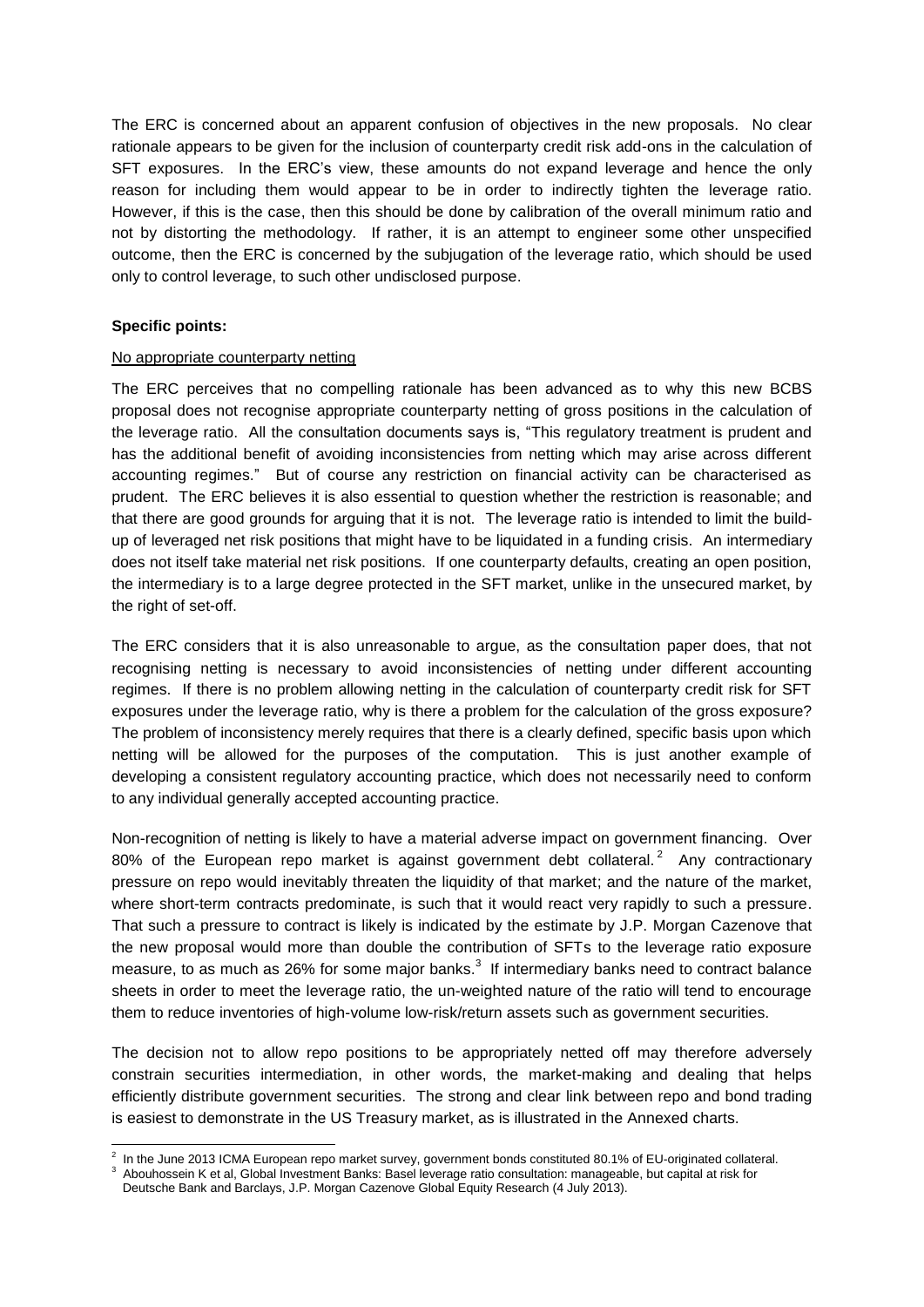The ERC firmly believes that the leverage created by borrowing from and lending to the same counterparty, for the same term, under an enforceable master agreement that incorporates a robust right of set-off, is clearly only the net amount. Accordingly, as is already the case in the language of the EU Capital Requirements Regulation<sup>4</sup> adopted earlier this year, the ERC considers that the calculation of SFT exposures for leverage ratio purposes should take into account the effects of master netting agreements.

The ERC also particularly wishes to highlight the case of CCP cleared repo business. The process of regulatory reform has placed specific emphasis on encouraging the use of CCP clearing and separate, detailed work is being conducted by the BCBS to finalise the treatment of CCP exposures for risk-weighted capital purposes. It is important that the leverage ratio does not cut across this, through a failure to clearly recognise CCP netting.

In proposing that netting should be allowed, the ERC supports the desirability of looking through accounting standards and the actual format of the particular SFT (repo, securities lending, etc.). Instead the allowability of netting should be based on the legal enforceability of the applicable master netting agreements. This would both measure the true leverage of the system, as it would materialise in a counterparty default, and ensure that for a given level of activity the natural dynamics of the system is towards the minimum level of leverage. In such a framework an add-on based on the value at risk (VaR) of the netting set (portfolio with the same counterparty under a master netting agreement) would make sense.

The ERC considers that not allowing for appropriate counterparty netting makes the system less safe, because netting is a true risk mitigant which should be recognized and incentivised by regulation. It is widely acknowledged that total counterparty exposures should be minimised across the financial system. Achieving this implies that it is desirable to put in place nettable positions whenever possible. Not allowing for recognition of the benefit of netting means a powerful incentive to move trades to CCPs is lost. Additionally, a hedge fund counterparty with a long and short position will shop for the best repo rate with one counterparty and the best reverse repo rate with another counterparty, instead of trading the repo and reverse with the same counterparty – not allowing for netting doubles the counterparty exposure for the system in this common real life example.

Furthermore, the ERC highlights that the fallacy of not recognising netting in these circumstances is self-evident in the global double-counting that would arise under the gross approach for SFTs, given that both parties would be judged as providing leverage to each other.

#### Calculating counterparty credit risk as the net current exposure

The inclusion of counterparty credit risk exposure largely measures the exposures arising from giving net haircuts and lags in receiving margin. However, these exposures are credit and liquidity risks against counterparties, not leverage from those parties. It is therefore not clear to the ERC why this exposure has been added into the proposed gross leverage ratio.

#### Fails

The ERC sees the need for clarification as to how SFT fails are to be treated in the calculation of the leverage ratio. The ERC's presumption is that they should receive a credit conversion factor (CCF) of 10%, given that, unlike most of the other examples of commitments listed, fails in the SFT markets are not unconditional commitments.

 4 See Article 429(9) (page #253) a[t http://eur-lex.europa.eu/LexUriServ/LexUriServ.do?uri=OJ:L:2013:176:0001:0337:EN:PDF.](http://eur-lex.europa.eu/LexUriServ/LexUriServ.do?uri=OJ:L:2013:176:0001:0337:EN:PDF)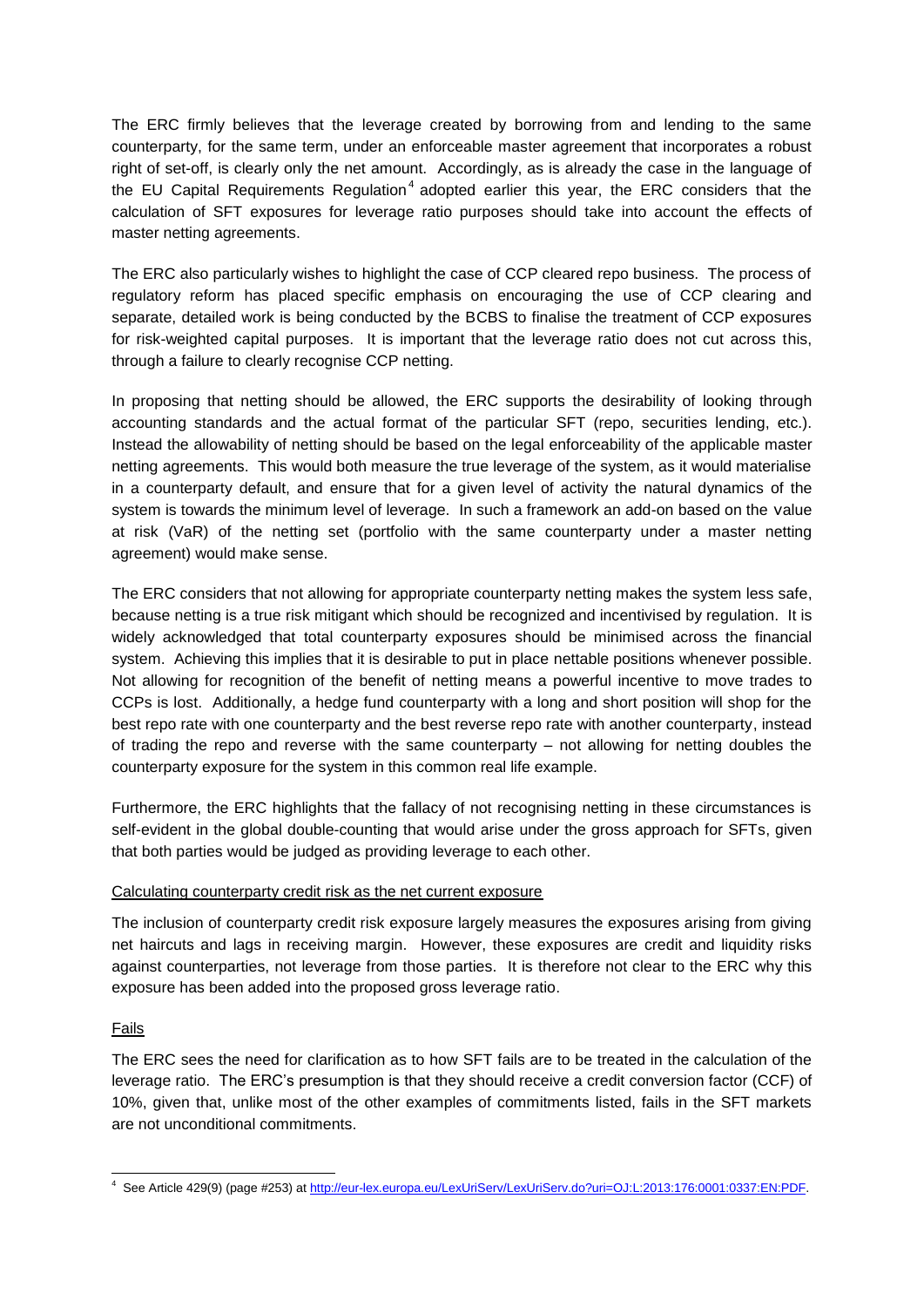In repo, under the GMRA (similar rights exist in securities lending under the Global Master Securities Lending Agreement, the GMSLA), if a seller fails to deliver on the purchase date, the buyer can terminate at any time. Absent a termination, the buyer withholds the purchase price or, if he has inadvertently paid – which would be unusual, given the prevalence of settlement by delivery-versuspayment (DvP) – he should recover his money, if necessary by means of a margin call.

If the buyer in a repo fails to redeliver securities on the repurchase date, the delay maintains the existing leverage, but the seller has the unconditional right under the GMRA (and similarly under the GMSLA) to terminate the transaction by means of a mini close-out.

In the ERC's view, the consultation document appears to recognise that fails are "commitments that are unconditionally cancellable at any time by the bank without prior notice" and should therefore qualify for an exceptional CCF of 10% rather than the standard 100%. However, this is a supposition based on the fact that the reference to fails in paragraph #40 is not reflected by the inclusion of an item in the list of exposures subject to a CCF of 100% in paragraph #14 of Annex 1. Hence the ERC requests that treatment of fails be clearly confirmed.

#### Forward asset purchases

It has been suggested by some readers that the reference in Annex 1 to forward asset purchases encompasses the forward legs of SFTs. If this is the intention, the ERC is concerned that integrating forward transactions with no more granularity than proposed would lead to a lot of multiple counting. This would be particular punitive for activity with CCPs, where transactions for short covering are typically done on an overnight + tom/next + spot/next basis. This would prove to be three times more costly for leverage purposes than doing a single three day trade with a bi-lateral counterparty.

This does not appear to be correct in the view of the ERC, however, the ERC considers that this point needs to be clarified. The methodology of the leverage ratio basically reflects the accounting framework. Divergences from that framework are very specific and clearly identified (e.g. nonrecognition of netting and credit risk mitigation, inclusion of capital investments consolidated under the risk framework but not the accounting framework, and inclusion of off-balance sheet exposures).

Under virtually all accounting regimes, SFTs involving cash are treated as financing transactions, not as current sales and future repurchases of securities. In order to treat the forward legs of repo or securities loans against cash collateral as forward asset purchases, the near legs would have to be treated as disposals. This seems to be ruled out in paragraph 36 of the consultation document.

#### Further points ideally in need of clarification

Paragraph #19 states that, "Banks must include all on-balance sheet assets in their Exposure Measure including on-balance sheet derivative collateral and collateral for securities financing transactions (SFTs) (but excluding on-balance sheet derivative and SFT assets that are covered in paragraphs 22 to 39 below)". The articulation of the distinction being made in this sentence is not clear. What types of on-balance sheet derivative and SFT collateral should be treated as falling under paragraphs #22 - #39 as opposed to being treated in on-balance sheet exposures (paragraphs #19 - #21)? Should footnote 11 in paragraph 19 be taken to suggest that the difference is fiduciary assets (held as an agent) – noting that paragraph 19 itself implies that these fiduciary assets must be included in the exposure measure, whereas footnote 11 says that exceptionally, where a national GAAP recognises such assets, they can be excluded, if they would be de-recognised at least under IAS39. The ERC requests that clarification be given to avoid any ambiguity in interpretations.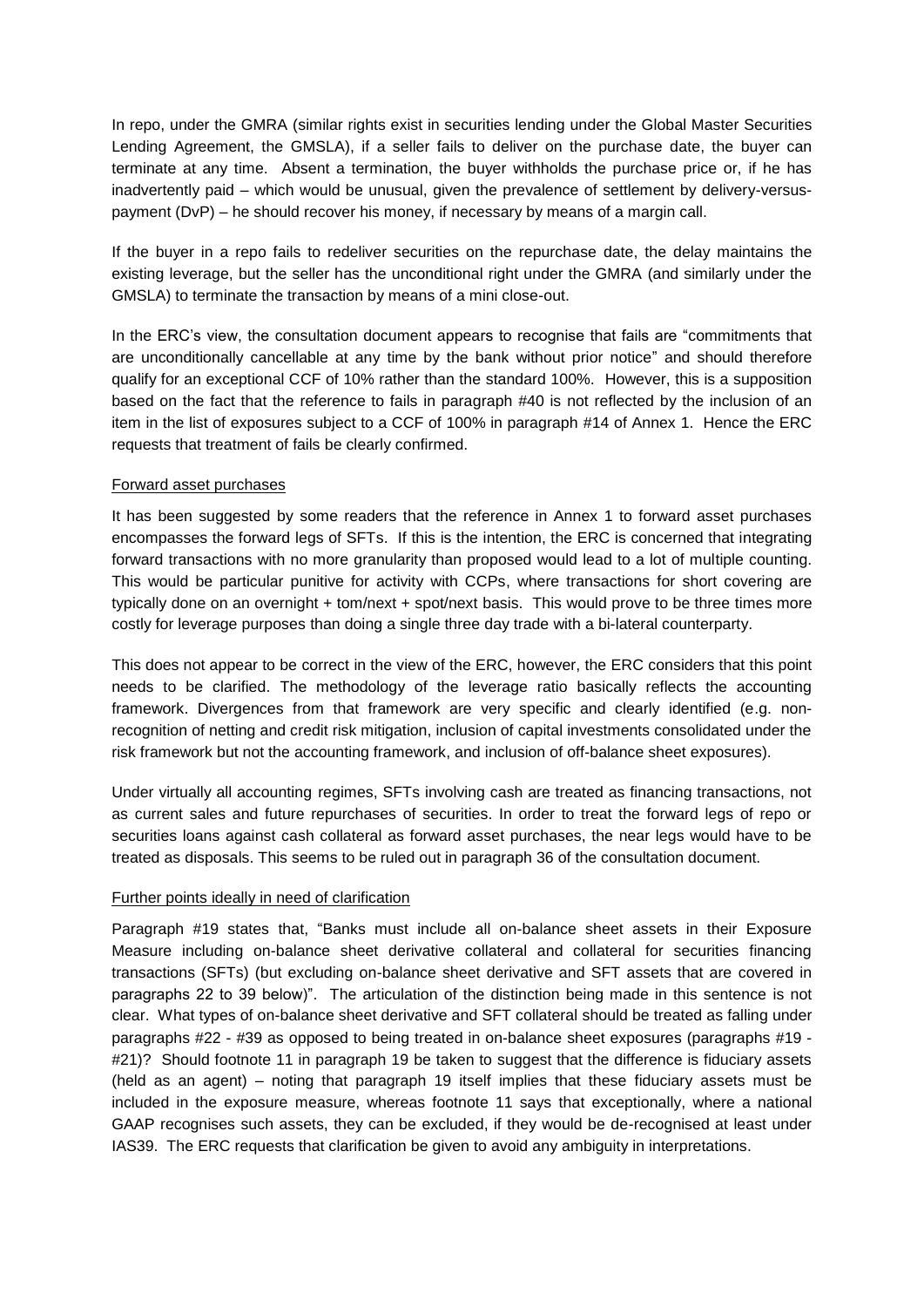In paragraph 35(i), it is stated that the gross SFT assets should be reduced by the amount of securities received but still recognised on the balance sheet of the transferor, where the transferor could but has not given the transferee the right to "hypothecate"'. The ERC thinks that this would appear to refer to assets pledged, but without the pledgor giving a right of re-hypothecation to the pledgee. However, the ERC requests that this interpretation should be confirmed.

#### **Concluding remarks:**

The ERC appreciates the valuable contribution made by the BCBS through its examination of the issues articulated in this public consultative report and would like to thank the BCBS for its careful consideration of the points made in this response. The ERC underscores its belief that there will be serious adverse consequences if the proposed gross approach for SFTs is adopted in the leverage ratio requirements, as this would very quickly precipitate a significant contraction in this important market with consequent negative implications for government bond funding and the real economy. The ERC remains at your disposal to discuss any of the above points.

Yours faithfully,

**Godfried De Vidts** Chairman ICMA European Repo Council

*cc : ICMA European Repo Committee*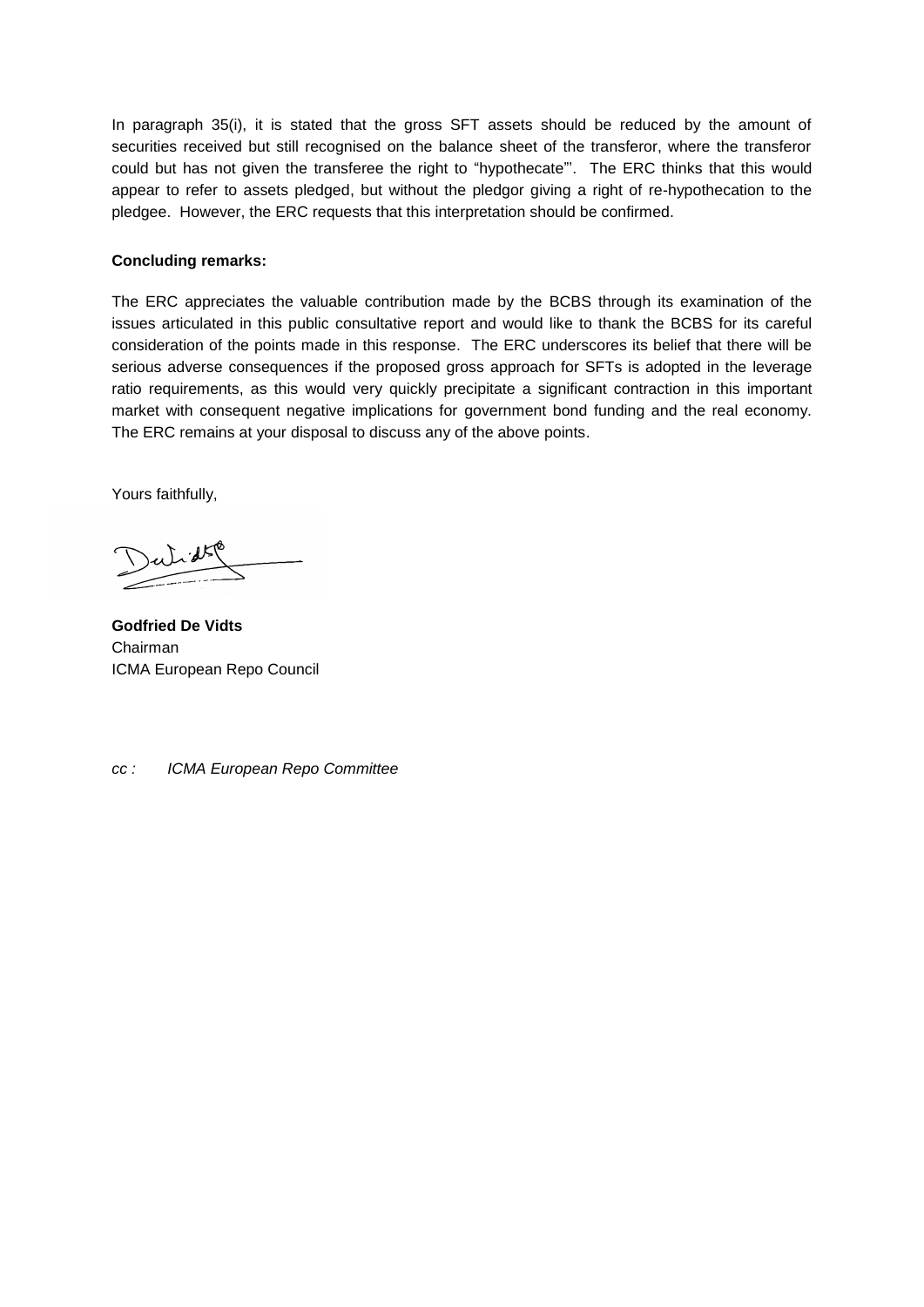# **Annex:**

## **Supporting charts**

The link between repo and bond trading as illustrated by the case of the US Treasury market: